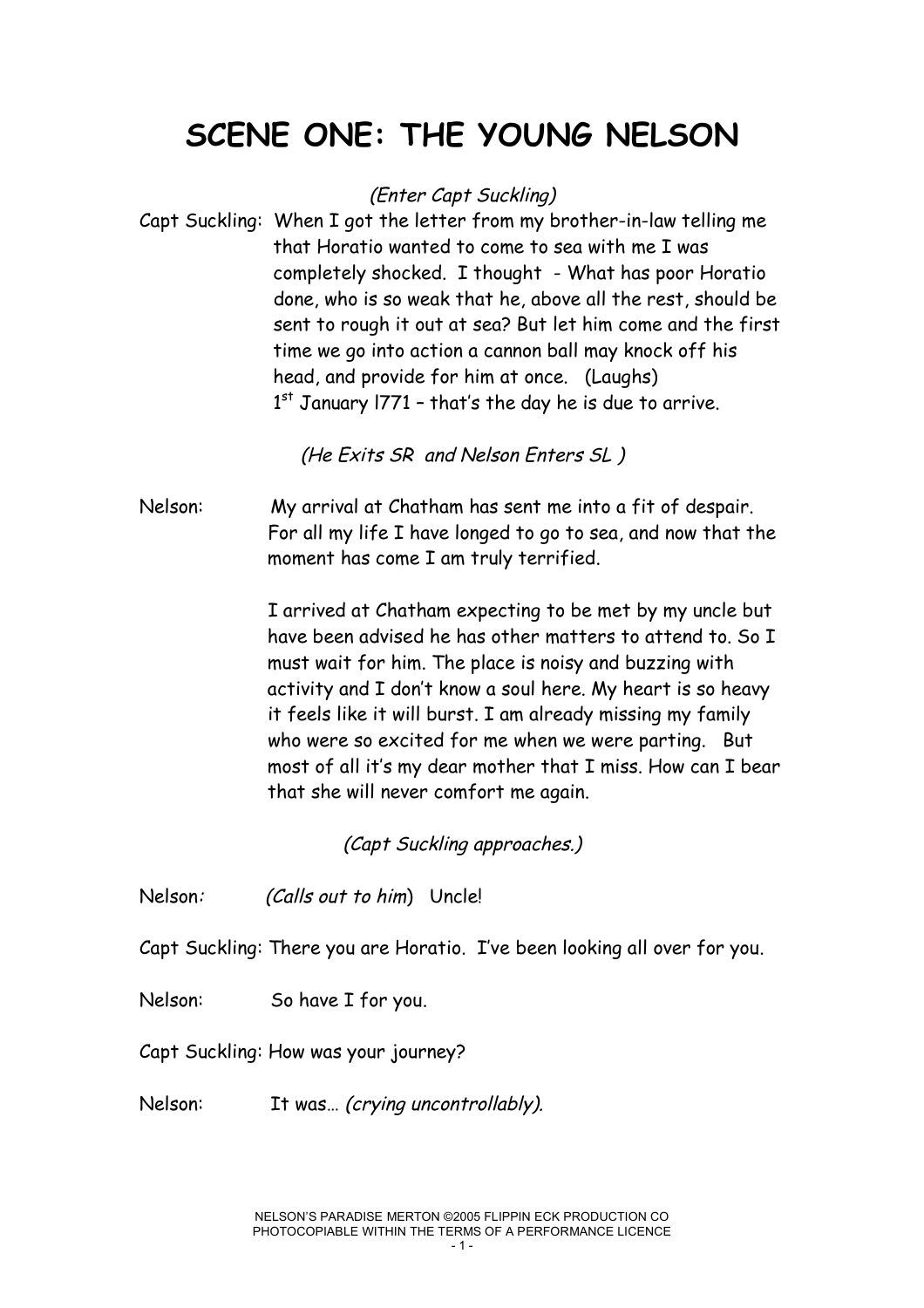- Capt Suckling: Got the frights have you? (Comforting him) There, there! It happens to all of us. Think we want to do something and then when the time comes, get cold feet.
- Nelson: Did it happen to you?
- Capt Suckling: It most certainly did. I can still remember that feeling of dread even now. Once you get working you won't have time to worry. It's a busy life on board. You'll be part of the ship's community. It'll be your family at sea. Remember Horatio! You come to me when you have any problems! All right?
- Nelson: Thanks, I will.
- Capt Suckling: Now let me show my ship, HMS Raisonable. It's a 64 gun ship that I have planned for you to start your training on.
- Nelson: Will I be going to sea?
- Capt Suckling: In time Horatio. You've a lot to learn before you'll be doing that. Come on, let's go. (Both exit)

(Cyclarama - Horatio and his uncle board the HMS Raisonable. They look around the ship.)

Narrator 1: Nelson was in a privileged position having an uncle in the Royal Naval. Every captain became the "Sea Daddy" to the youngsters onboard ship, but to have an uncle as "Sea Daddy" too, was special.

(Enter Captain Skeffington and Captain Suckling)

- Cpt Skef: Good to see you again Maurice. How are you?
- Cpt Suckling: Very well and excellent to see you again Ludwidge. I hear my nephew has been pestering you.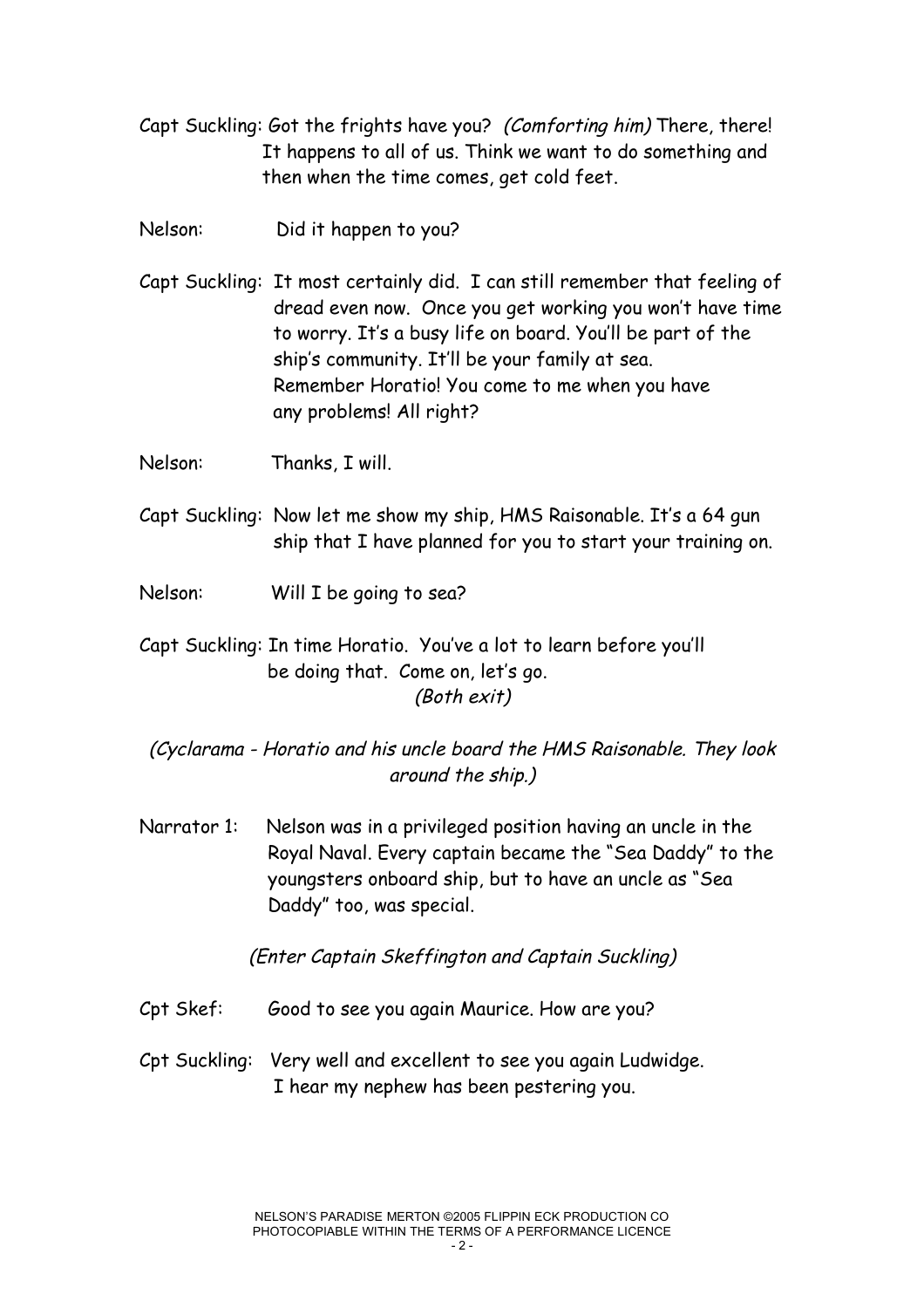- Cpt Skeff: Yes, I have his letter here. Sounds a very keen young man doesn't he?
- Cpt Suckling: He certainly is. At first I thought he wasn't cut out for a life at sea, but Horatio has really surprised me.
- Cpt Skef: Really in what way?

Capt Suck: He joined me at the age of 12. Sickly looking little thing. Thought he wouldn't last 5 minutes. Took him on as Captain's servant in Chatham. Hardworking young chap. Invited him to join me on the Triumph as a Midshipman. Did a fine job. Felt he needed to get to sea. Find out what it really is all about.

- Capt Skef: Merchant navy?
- Capt Suck: Yes, the Mary Ann. He loved it. West Indies, trading in Florida, Bermuda and the Lesser Antilles.
- Capt Skef: Good experience eh?
- Capt Suck: Came back without a good word to say for the Royal Navy.
- Capt Skef: Brainwashed by the Merchant Navy, eh?
- Capt Suck: He was for a time but he's back on side now.
- Capt Skef: Thank goodness for that.

Cpt Suckling: Unfortunately, he came back home with malaria, poor thing. Thought he'd had it but he's as strong as an ox now and raring to go. (Horatio enters) Speak of the devil! Horatio, this is Captain Skeffington.

Horatio: Sir, I am honoured to meet you. I hope you didn't mind my writing to you.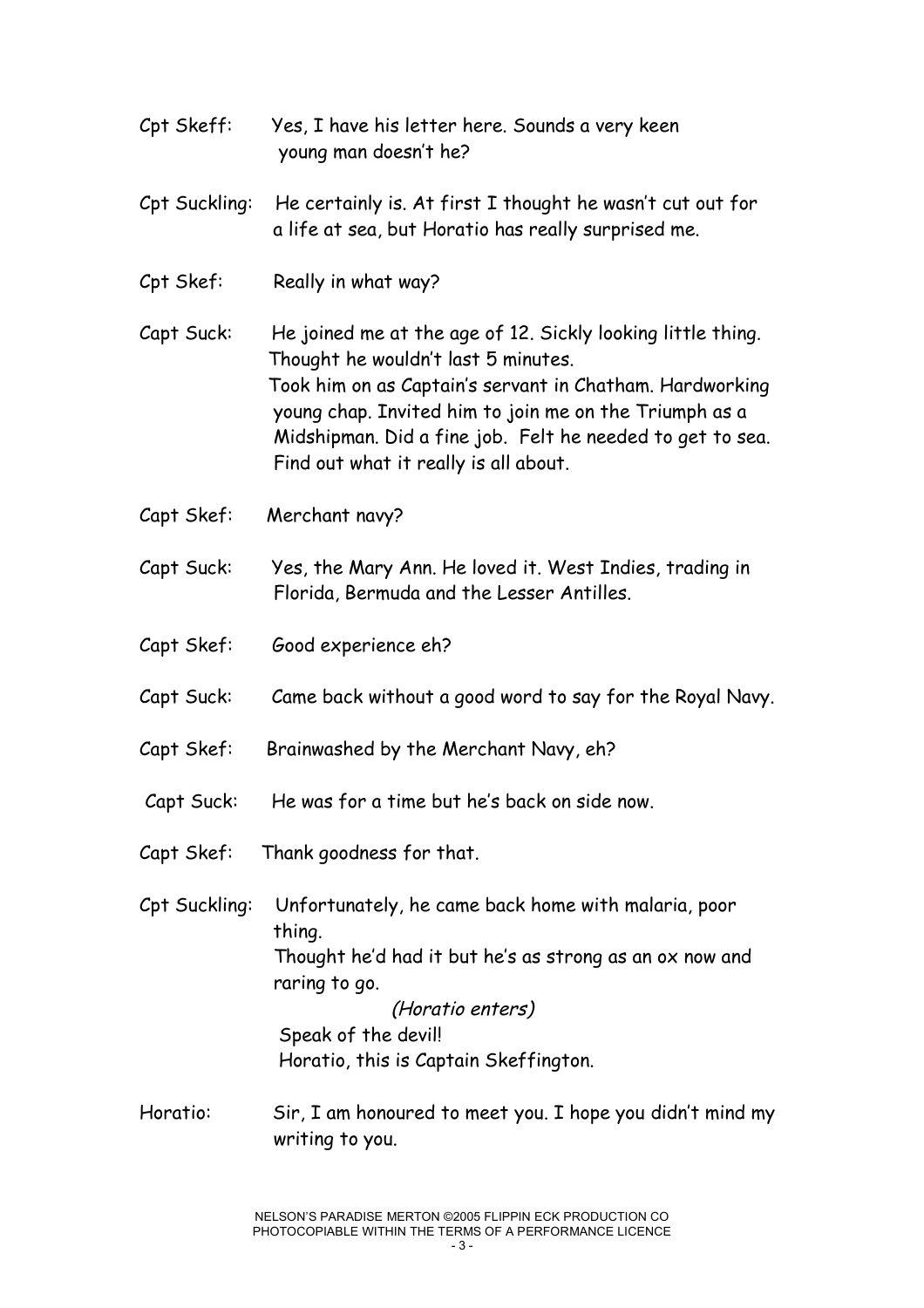| Cpt Skef:  | Certainly not! I was impressed that you were so keen.                                                                                                                      |
|------------|----------------------------------------------------------------------------------------------------------------------------------------------------------------------------|
| Horatio:   | Uncle Maurice has probably told you I am desperate to<br>get back to sea.                                                                                                  |
| Capt Skef: | Yes, he has, but I don't normally take boys with me. Most of<br>them, in my experience I have to say, are pretty useless.                                                  |
| Horatio:   | I promise I will fill a man's shoes if you allow me to come.<br>I would make a good coxswain - wouldn't I uncle?                                                           |
| Capt Suck: | I believe you would Horatio. That I do.                                                                                                                                    |
| Capt Skef: | On the good reference of your uncle, I will be pleased for<br>you to come with me.                                                                                         |
| Horatio:   | Oh thank you, thank you. Where will we be sailing?                                                                                                                         |
| Capt Skef: | Where indeed! Well, I suppose you are aware that Captain<br>Cook has discovered Australia young man.                                                                       |
| Horatio:   | Yes I am. What excitement to be able to travel to new<br>uncharted territory.                                                                                              |
| Capt Skef: | Well the King is offering £20,000 to anyone who can find a<br>Northwest passage to India.                                                                                  |
| Horatio:   | £20,000. That is a fortune!                                                                                                                                                |
| Capt Suck: | I hear you are doing some work for the Royal Society.                                                                                                                      |
| Capt Skef: | Yes we are hoping to travelling to the North Pole to carry<br>out some astronomical observations.                                                                          |
| Horatio:   | So whilst you are there you'll be looking for that passage<br>to India.                                                                                                    |
| Capt Skef: | Smart young man! Yes we will and who knows we may make<br>our fortunes.<br>Well Midshipman Nelson, I shall put you in control of a 4-<br>oared cutter if you are any good. |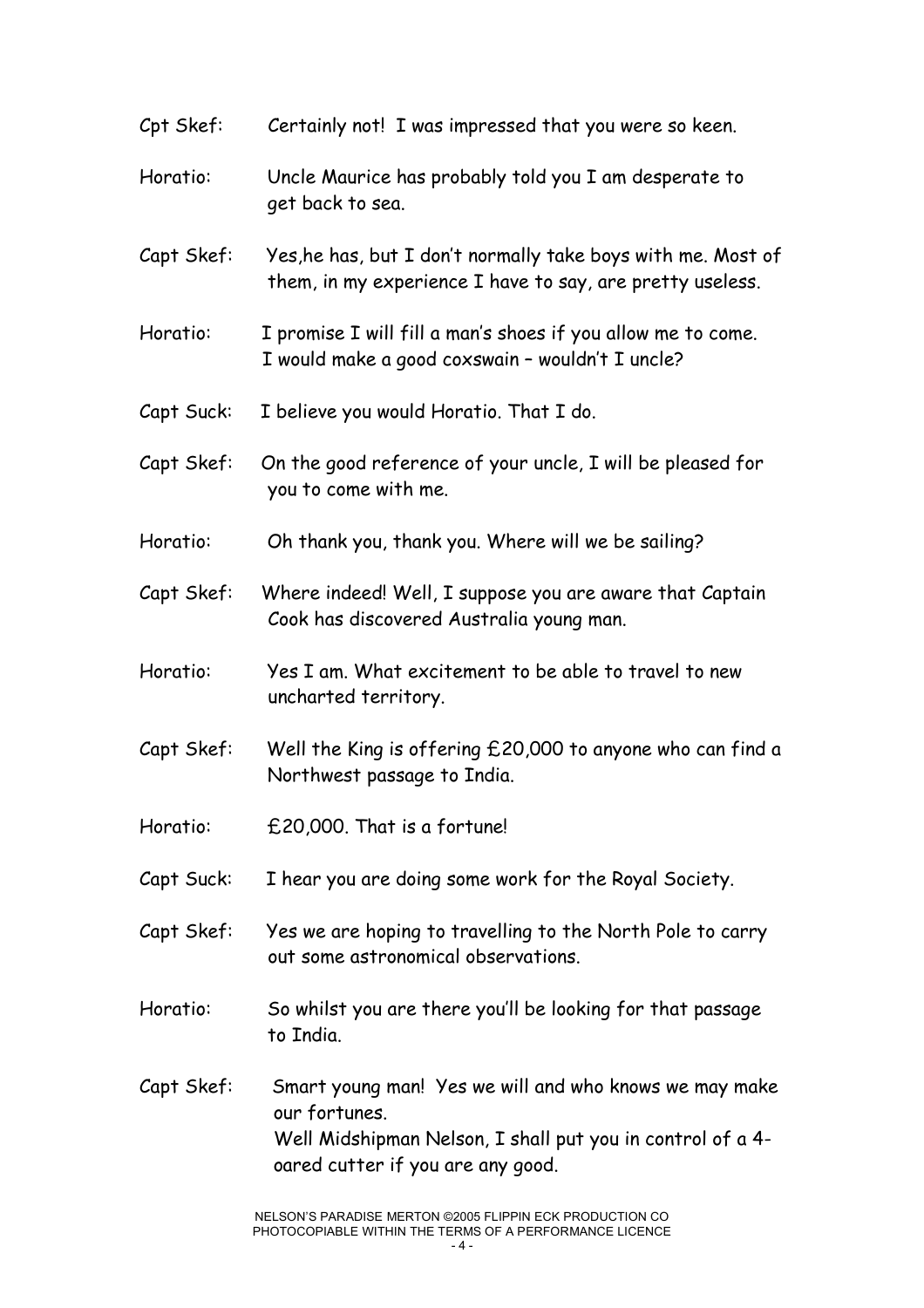- Horatio: I promise you I will navigate her better than any other boat in the fleet.
- Capt Skef: We will see then. Sailing in 3 weeks time.
- Horatio: Hurrah! Thank you Captain Skeffington. I can't wait.

(The men shake hands and then exit.)

- Narrator 2: So, Nelson set sail on Captain Skeffington's ship HMS Carcass to the North Pole.
- Narrator 3: They encountered miles of ice, 8 metres thick, that threatened to crush the ships, as well as walruses crashing against the boats

#### (On board the Carcass )

- Nelson: The ship is going nowhere stuck in the ice as it is.
- Seaman: Sir, look there's a polar bear.
- Nelson: That is amazing. My father would be proud of me if I could bag its skin and take it back with me as a trophy.
- Seaman: It's a huge animal, you'd have trouble killing that, sir.
- Nelson: Not with a musket we wouldn't. I'm going down to get one.

(Nelson disappears and returns with <sup>a</sup> musket.)

- Nelson: Come on! Are you game?
- Seaman : Mmmm O.k.
- (The pair of them climb out of the ship and onto the ice. They move slowly in the ice until they see the bear in the distance.)
- Nelson: There it is! Come on let's get closer.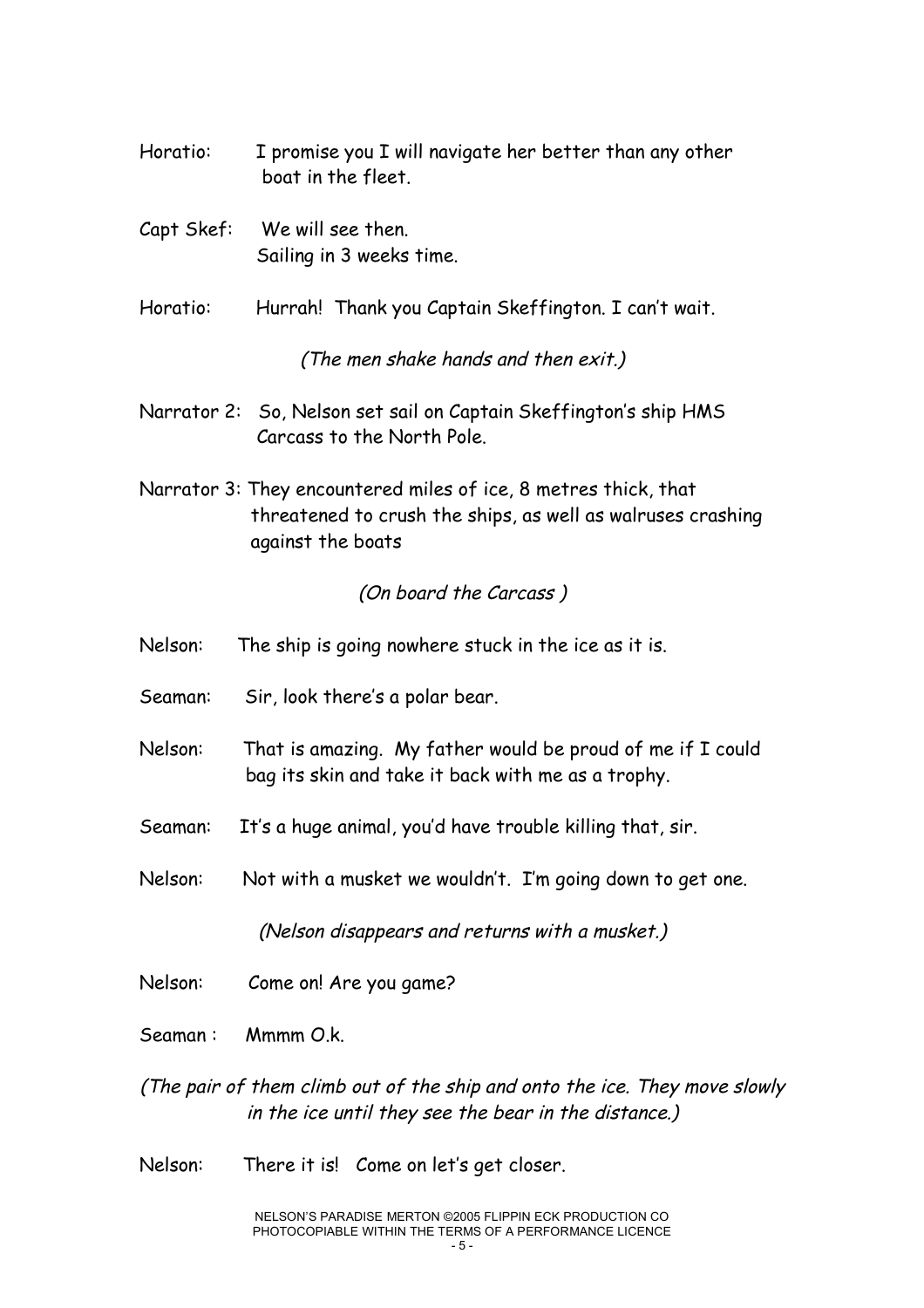Seaman: It's huge look at it.

Nelson: Come on!

(They get close to the bear and then Nelson aims the musket at it. He misfires the weapon.) (Sound effect: BANG)

Seaman: Are you ok sir?

Nelson: Damn - the musket misfired. Look out! It's beginning to come towards us.

(Back on the ship Capt Lutwidge is alerted to the drama)

- Seaman 2: Captain Mr Nelson is on an ice flow with a polar bear bearing down on him. Seaman Briggs is with him sir.
- C/Lutwidge: Prepare a cannon immediately and fire off. We need to scare the beast before it kills him.

(The seaman rushes below whilst Capt Lutwidge watches through his telescope. The polar bear comes closer to Nelson and the seaman.)

- Seaman : My god we'll be killed!
- Nelson: We are separated from it by this stretch of water.
- Seaman: They can swim you know.
- Nelson: Do but let me get a blow at this devil with the butt end of my musket

Seaman: (Looking terrified) We'll both be killed.

(The cannon fires off in the distance and the polar bear takes off.)

Seaman: Thank the Lord we've been saved . They've fired off a cannon. I thought I was about to meet my maker.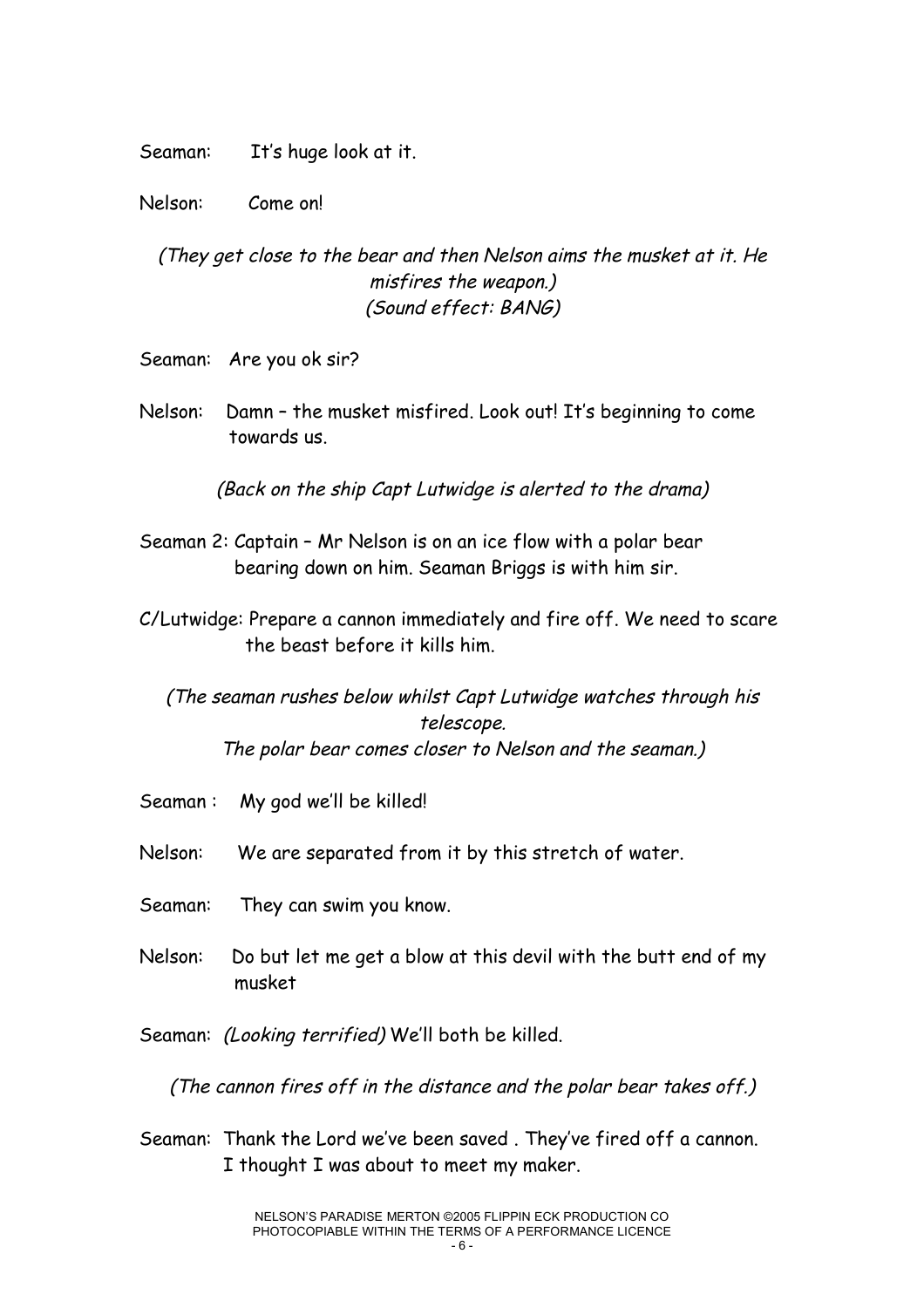Nelson: (Ignoring him and looking at the bear moving off) It's gone. No trophy for me.

(Captain Lutwidge and some of the seamen come towards them with muskets.)

C/Lutwidge: Are you mad? What are you doing?

Nelson: I wanted to bag a trophy for my father, Captain.

C/Lutwidge: You could have both been killed. Then your father would have been really proud of you eh?

### **SHANTY : DON'T YOU DARE WITH A POLAR BEAR**

- Narrator 4: The Carcass returned after 5 months having not reached the North Pole but being the first ship to sail around the island of Svalbard. Ice in the east meant there was no passage to India.
- Narrator 1: In 1787 Nelson married the widow Frances Nisbet on 12<sup>th</sup> March in the Leeward Islands.

(Cyclarama – Nelson and Frances get married and sail back to England with her son.)

(Overhead screen shows scenes from Leeward Islands and then Norfolk.)

- Narrator 2: He came back to England with her and her son Josiah from her previous marriage and they lived in Burnham Thorpe in Norfolk.
- Narrator 3: Nelson had no ship. He spent 6 years on half pay wandering Norfolk coast, looking longingly to sea.
- Narrator 4: Then he was appointed to HMS Agamemnon a 64 gun ship and cruised the English Channel until he set off for the Mediterranean.

### **Link Music**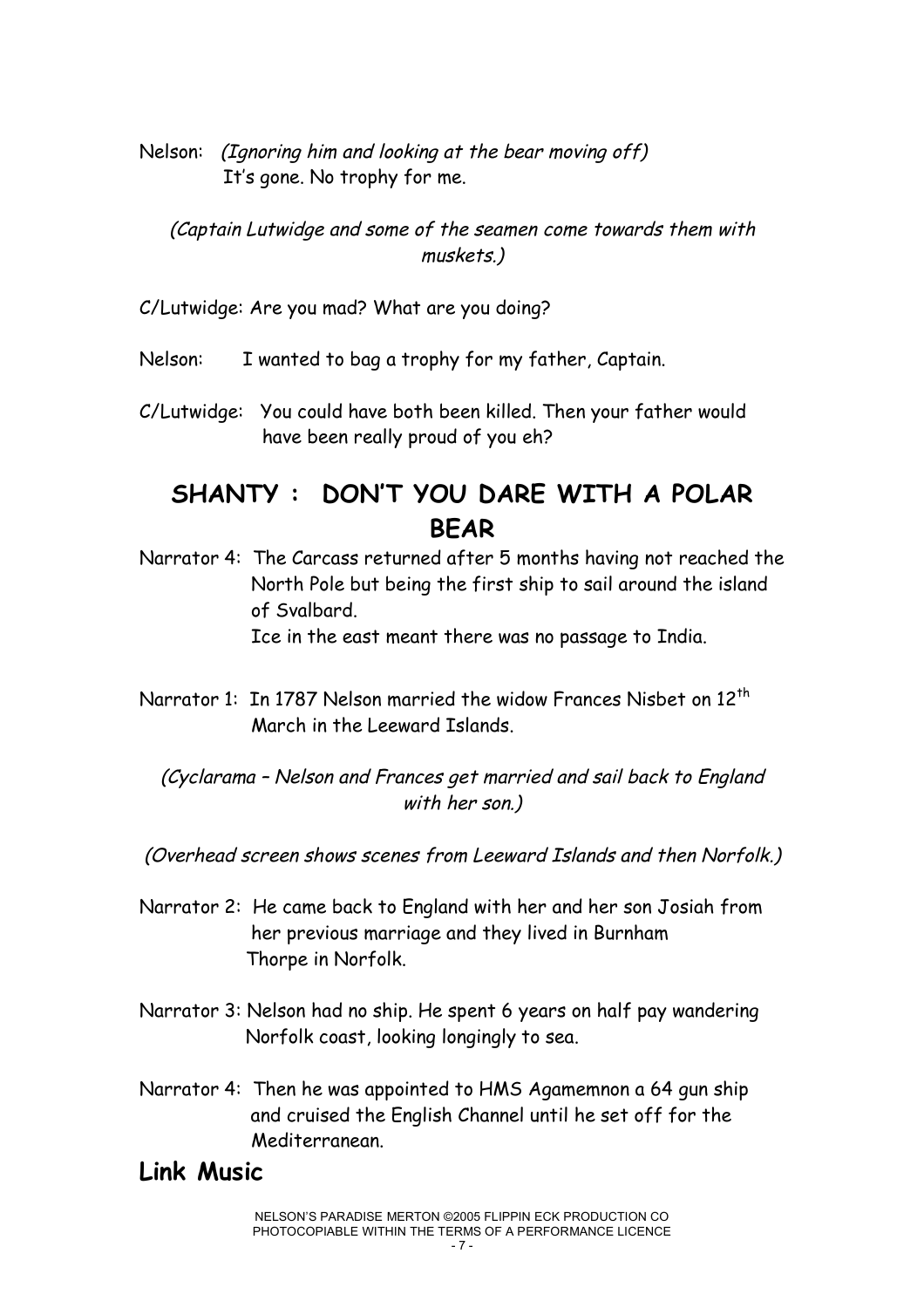# **SCENE TWO: THE BATTLE OFF ST VINCENT 14th February 1797**

### **(Overhead the year 1797 is displayed.) (Enter Napoleon)**

Napoleon: I have a wonderful surprise for the British Navy. They are going to be so happy – I do not think! (Laughs) (To the audience.) Don't tell, but our friends the Spanish have decided to join forces with us. So with the Dutch, our combined fleets will make us the largest fighting force in the world. We have already pushed the British out of the Mediterranean. They are not too happy about this, I think. (Laughs) Now we will concentrate on gaining control of the (spits our the word) English Channel and invading Britain. No more Rule Britannia! C'est fini! Formidable, n'est ce pas! (Laughs!)

(Napoleon exits SL and Nelson arrive with <sup>a</sup> letter in his hand SR.)

Nelson: (He reads to himself) Sir John has made me commodore in charge of a section of the British fleet. I am honoured to serve under him. He has created such an efficient fighting force. I promise I will not fail him.

(Voice of Sir John reading his letter.)

Sir John: I am afraid that the war is going very badly for us now that Spain has joined with France and the Dutch. My plan is to defeat the Spanish Fleet and halt the threat of an invasion of England. We must stop the Spanish fleet at Cadiz meeting up with the French Fleet at Brest.

I want you to join my fleet in the Atlantic at once. (Seascape background – foggy weather. Superimposed map includes the Atlantic)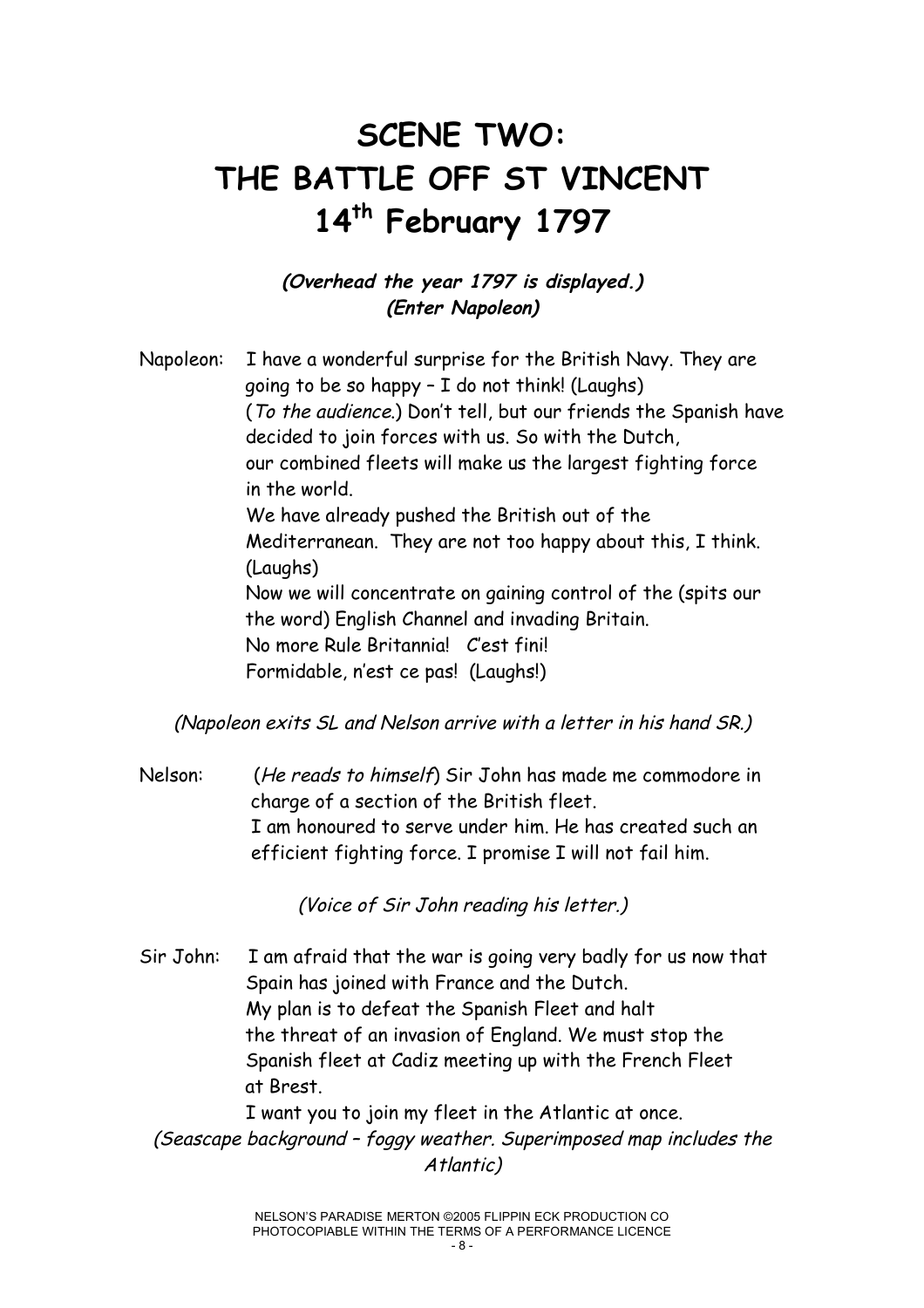### **SONG: ANCHOR'S AWAY**

Narrator 1:And so Nelson sailed his 74 gun ship HMS Captain to join Admiral Jervis's ships in the Atlantic.

(Enter stage right Nelson on his ship.)

Narrator 2: The Spanish were leaving to join the French fleet at Brest. They had 27 ships.

(Enter the Spanish fleet – stage right through the fog..)

Narrator 3: Nelson was lucky not to have been attacked by the Spanish. The British only had 15 ships – including Nelson's ship.

(Enter Admiral Jervis's 14 ships. Nelson's ship meets up with them.)

(The Spanish and the British fleet are parallel but heading in the opposite direction.)

Admiral Jervis: (To his Captain) They are too far away for us to attack them.

I want us to turn about one by one in rotation, starting with the leading ship, and head straight for the front of the Spanish Fleet.

Captain: The leading ship has begun to turn now.

Admiral Jervis: Good! The Spanish fleet is loosely organised.

Nelson: We're positioned third from last here. At this rate some of the Spanish ships will escape and we'll see no action. I am going to take decisive action and turn HMS Captain round. We'll take the two trailing ships with us. I am going to sail directly across the bows of the advancing Spanish ships and get alongside them. They won't be expecting that.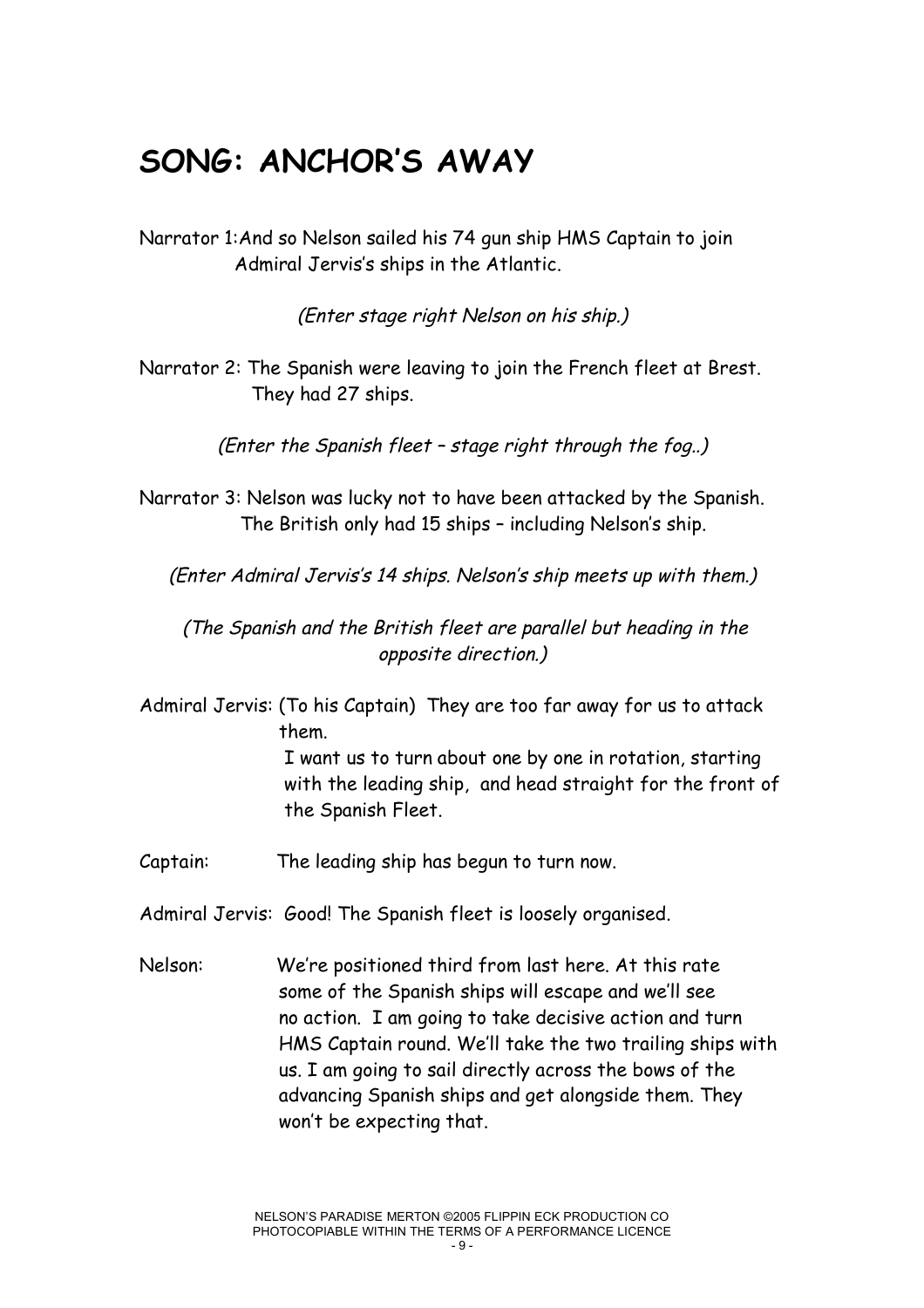(Nelson's ship sails into the  $2^{nd}$  half of the Spanish fleet.)

Narrator 4: Nelson ships soon become a target for the Spanish.

(Cannons roar)

| Nelson:  | What's the damage?                                                                                   |
|----------|------------------------------------------------------------------------------------------------------|
| Officer: | The fore topmast has gone overboard sir, and the wheel<br>is shot away.                              |
| Nelson:  | I want to manoeuvre us until we are alongside the San<br>Nicholas.                                   |
| Officer: | 80 quns to the Captain's 74.                                                                         |
| Nelson:  | Yes, but we'll get so close we'll board her as well as fire<br>at her. It will take her by surprise. |
| Officer: | Yes, sir. We are just about able to move in now.                                                     |
| Nelson:  | Good! (To the men) Prepare to board her! BOARDERS<br><b>AWAY!</b>                                    |
|          | (Nelson, sword in hand, leads his men over the side.)                                                |

Narrator 1: Nelson led a boarding party onto the San Nicholas.

(Nelson and boarding party get on board the San Nicholas to fight.)

- Nelson: They're surrendering already. Well done everyone.
- Officer: Sir, the San Josef has come up alongside.
- Nelson: The Spanish flagship eh? Well we've already boarded the San Nicholas and taken that as a prize, now we'll take the flag ship too. The Agamemnon is with us as well. BOARDERS AWAY!

Crew: Yes, Sir!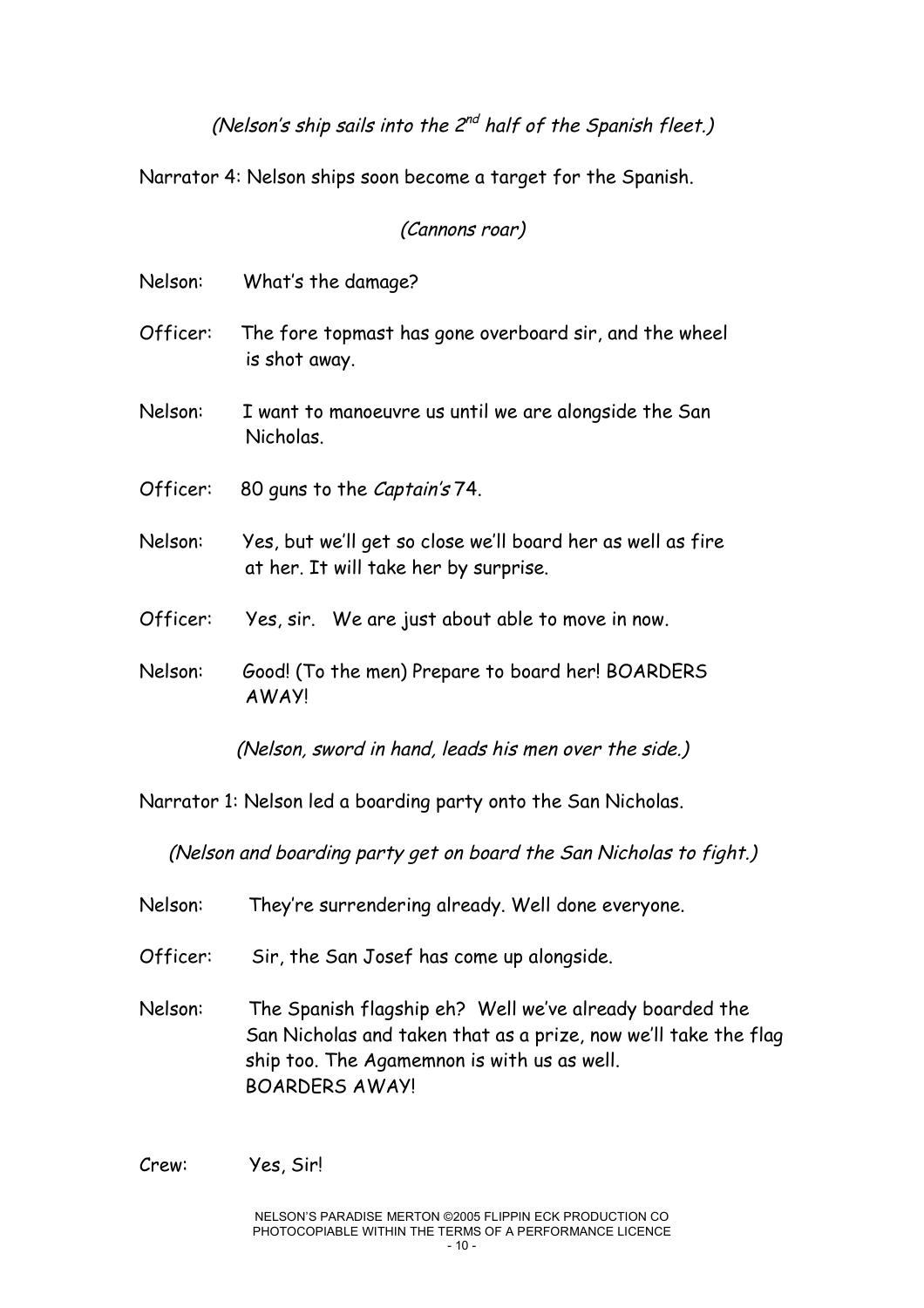#### Nelson Westminster Abbey or glorious victory!

#### (Further battle on the San Josef. Then the San Josef surrenders too.)

Nelson: They have surrendered as well. Wonderful bravery men. Never before has anyone taken two first rate ships. This is fantastic news. I will have to advertise my "Patent Bridge" for taking Spanish ships of the line one after the other.

#### (All the ships exit.) (Newspaper article shown on background screen.)

Narrator 2: When Nelson returned to England, his account of the battle was published in the press and established his personal courage and his "Patent Bridge."

#### Newspaper

Seller: Read all about it! Read all about it! Nelson's "Patent Bridge"

Narrator 3: 1797 was the year Nelson gained national attention. He was knighted with the Order of the Bath for his part in helping Admiral Jervis win at Cape St Vincent. He was also promoted to Real Admiral.

(Crowds rush on to cheer with flags whilst he is knighted by King George 11))

Narrator 4: The rest of the year was to prove nearly fatal for Nelson. In July during an ill-fated attempt to capture Tenerife, Nelson, with sword in hand, tried to board a Spanish launch, and received a musket ball in his right elbow, which caused the amputation of his right arm.

(Cyclarama : Nelson gets shot in the arm. The his arm is amputated.)

(Enter Nelson,Fanny and Josiah)

Nelson: Your son saved my life Fanny.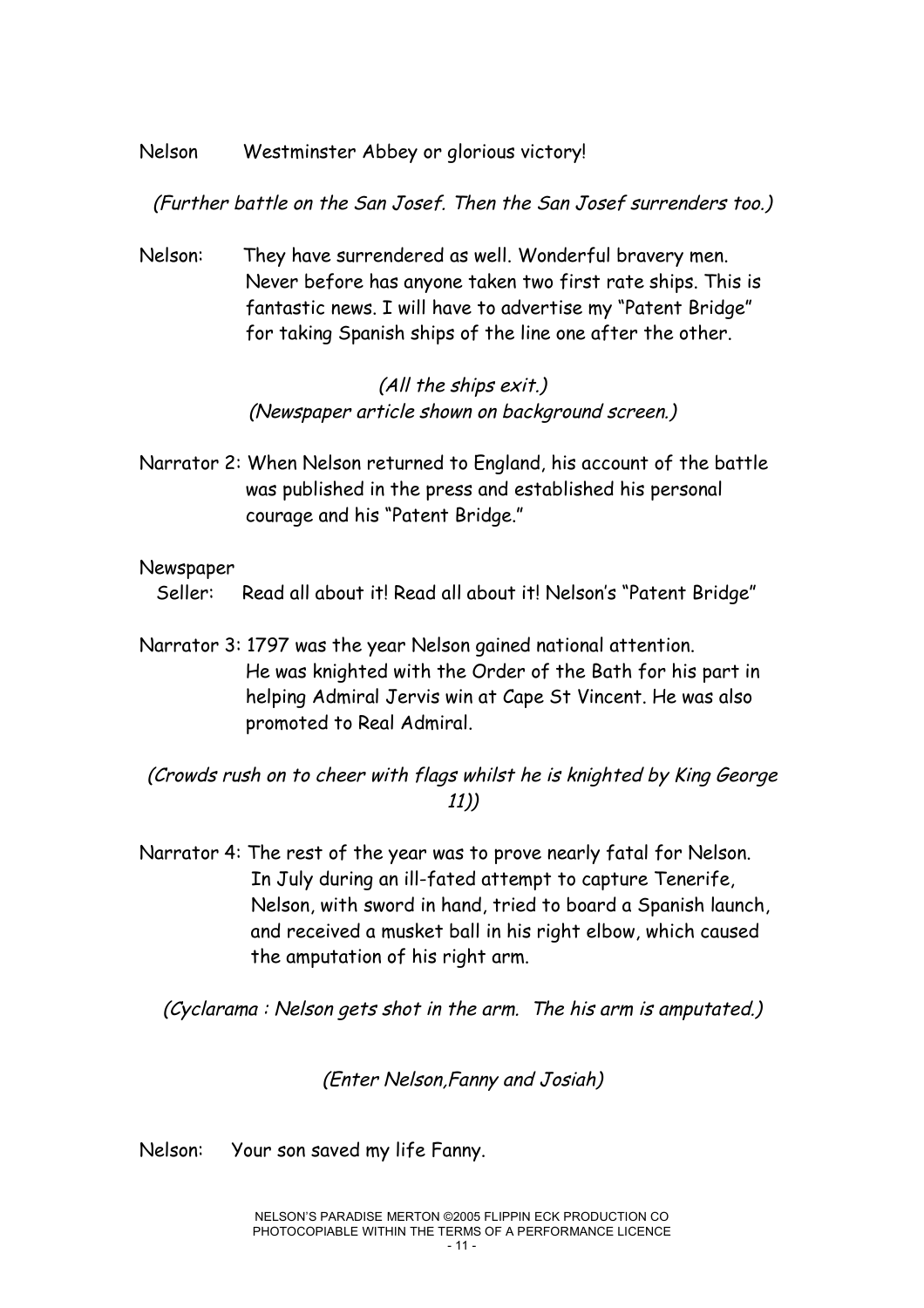- Fanny: Thank goodness you are both still alive. (She kisses them.) Thank you Josiah.
- Josiah: I bandaged his arm in my silk handkerchief and rowed him back to the ship. He wouldn't accept any assistance and climbed up into the ship using his one good arm. He is so strong.
- Fanny: My brave Horatio. You will need nursing. I will be your nurse, my darling.
- Nelson: I will never be able to fight with a sword again. Look at me! First it was losing the sight of my right eye at Calvi in 1794. Now I have only one arm. I will never be able to fight with a sword again. What use am I?
- Fanny: You will recover my love.
- Nelson: What good will I be now?
- Fanny: We will go to Bath so that you can recuperate. You will recover, you will see. I will nurse you well.

## **Nelson ' s song: MY DESTINY**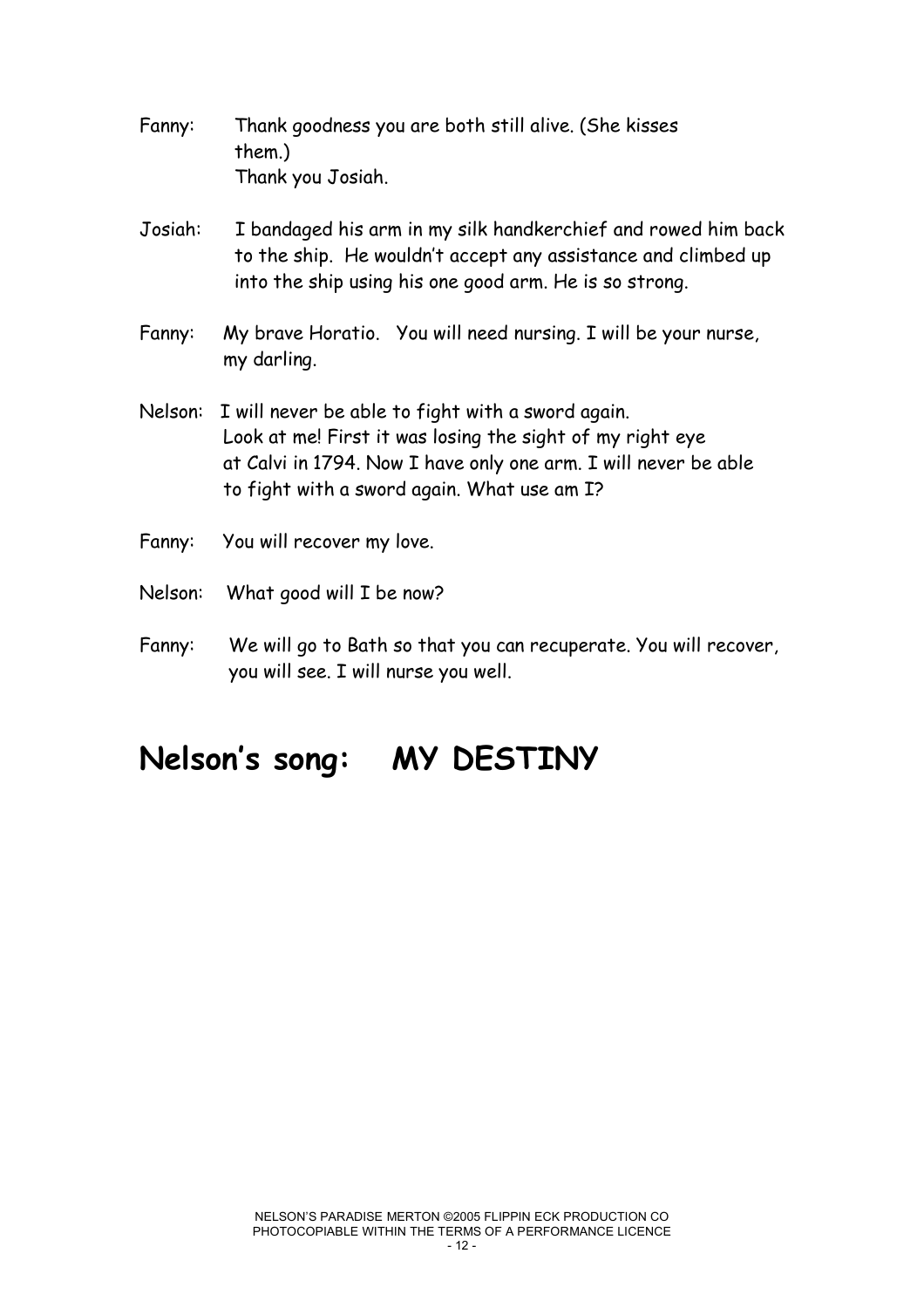# **SCENE THREE: BATTLE OF THE NILE 1798**

Napoleon: My goodness me, is it is l798 already? Things are going well for France. So now I have yet another very, very cunning plan. The (spits out the word) British are in India at this moment in time, (Laughs!) Make the most of it you (spits out the word) British aristocracy, you may not be there for much longer.

(Moves closer to the audience to confide.)

My target is Egypt – land of the Pharoahs. Soon it will be land of Napoleon and they can forget their Arabic and speak French. Vive la France!

I have a large expeditionary force in the Mediterranean as we speak.

Sh! Don't tell anybody but they are in Malta at the moment getting supplies.

So (spits out the word) British, soon the Middle East will be all mine as well. (Laughs!)

(Exit Napoleon SL Enter Nelson and Captain Berry – Stage R)

- Nelson: So, Capt Berry, here we are at Gibraltar with Admiral Jervis, excuse me Admiral Lord St Vincent (after that fine battle) with 14 fine ships and some of the most experienced commanders in the British Fleet.
- Capt Berry: Your wonderful Band of Brothers, eh!
- Nelson: Yes indeed. We have received word that the French are in Malta.
- Capt Berry: Malta eh! I wonder where they're heading?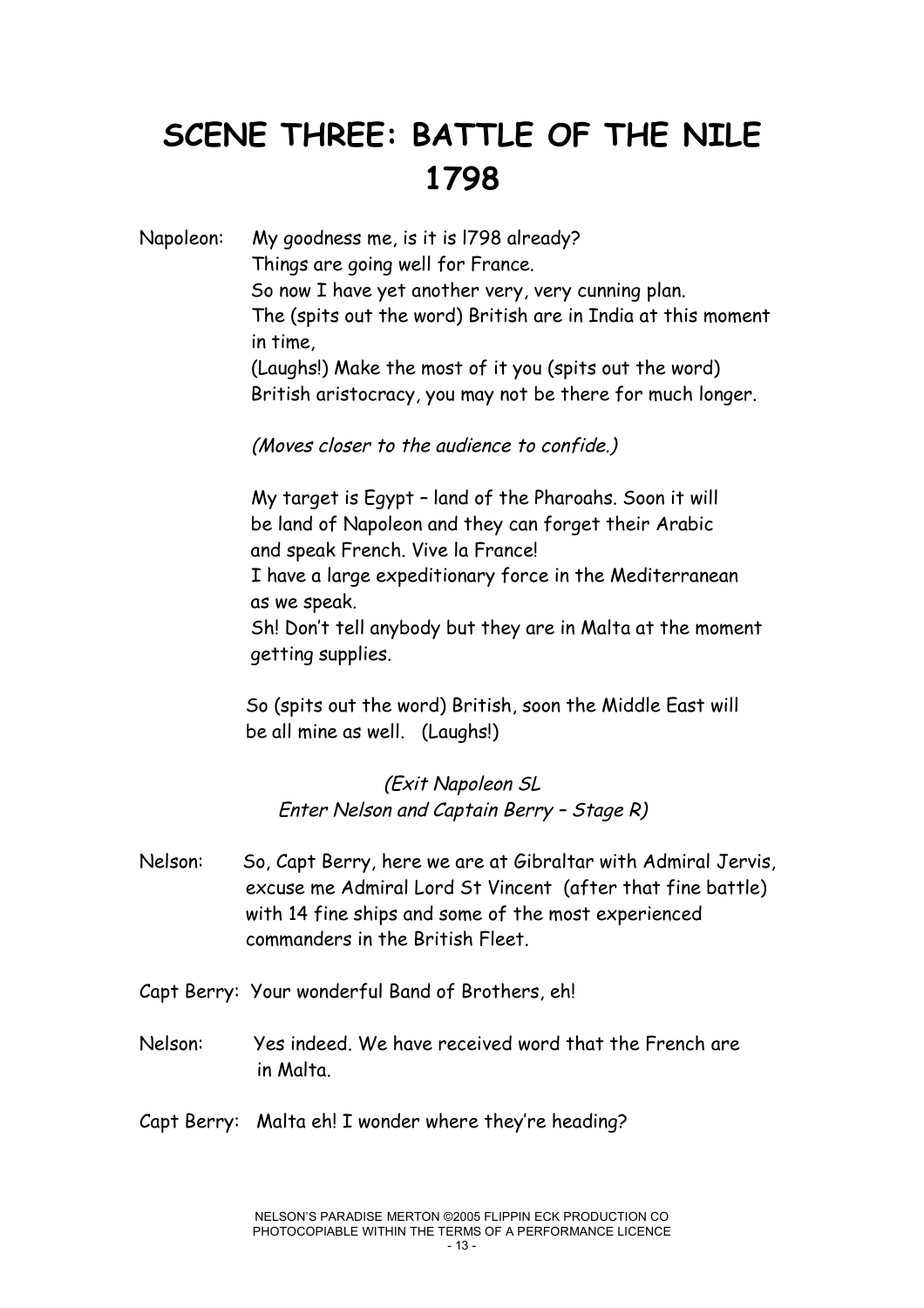Nelson: My guess is Egypt and I believe we should head straight there.

Capt Berry: Yes, Sir.

#### (They exit)

(Sea background - with <sup>a</sup> big map of the Mediterranean superimposed on it. As the ships move, their destination is marked on the map.)

(13 French battle ships enter from the right.)

(French stop off at Malta.)

(14 British battle ships enter from the left.)

(British fleet head for Egypt.)

Nelson: Maybe I was wrong about the French. They haven't come to Egypt. Let's head for Syria and see whether they've gone there.

(British fleet move to Syria.)

Napoleon: My plan is going well. We have landed in Egypt and fought the Egyptian Army at the battle of the Pyramids.

> (Overhead : The Pyramids at Giza. ) French troops come on and cheer Napoleon.)

Troops: Vive la France!

Napoleon: Now we must prepare to greet the (spit out the word) British when they arrive in Egypt. We will anchor the French Fleet in Aboukir Bay close to the shore and have our seaward guns loaded and run-out, ready for that show-off Nelson and his pathetic ships. You have not seen our flagship, l'Orient, yet, you fool. 120 guns. She is magnifique! The largest warship in the world.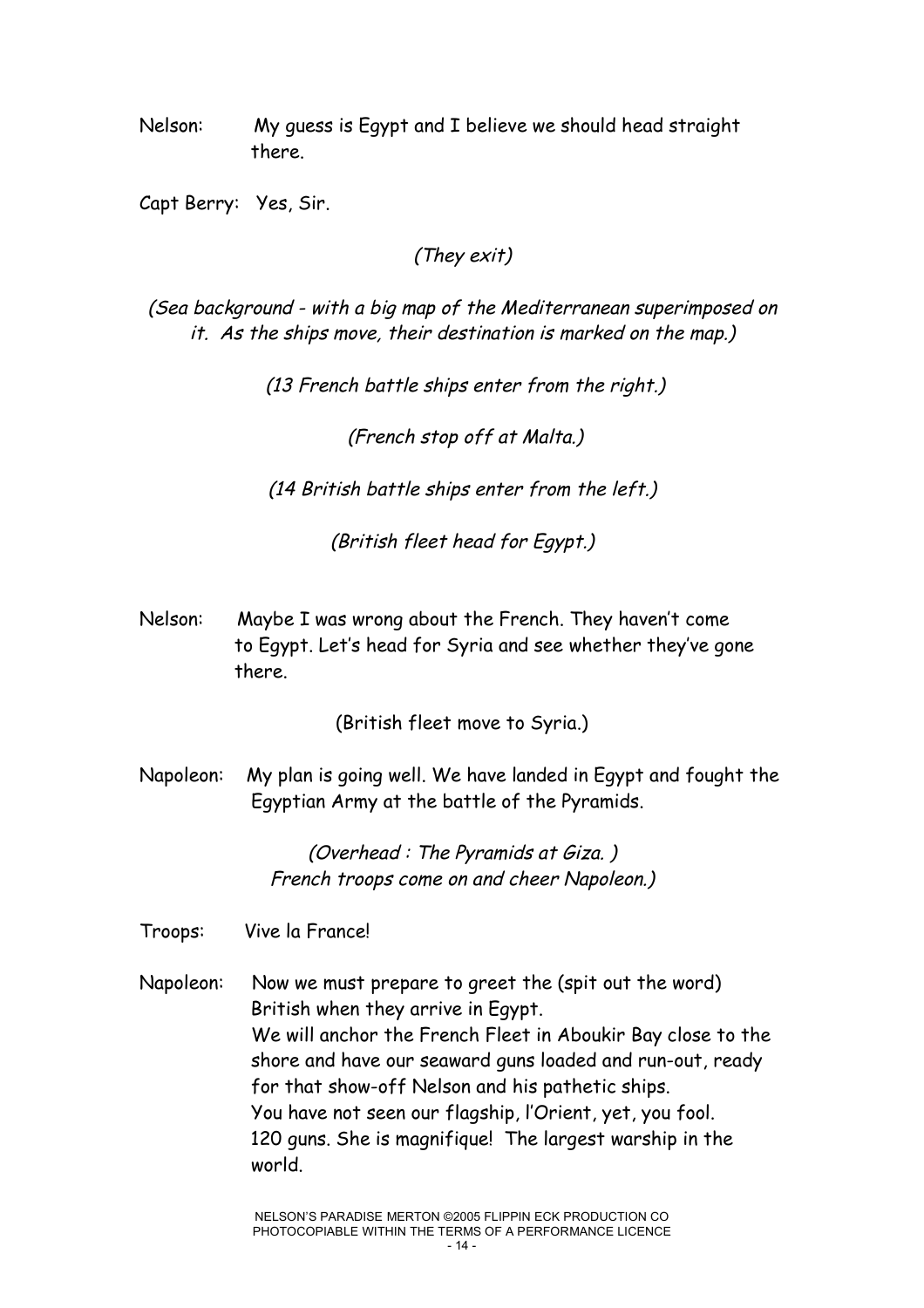You may have surprised the Spanish, you smart Alec, but it will be us that surprises you this time. (Laughs.)

(Overhead Aboukir Bay map. The French fleet settle with their seaward guns run-out at anchor.)

(Lights dim)

- Nelson: (Writing in his diary.) August  $1<sup>st</sup>$  1798. It is just getting dark and still no sign of the French. We have wasted a whole month travelling to Syria, Greece and Turkey looking for them. I was convinced they'd be in Egypt.
- Capt Berry: We're coming to Aboukir Bay sir, perhaps we could anchor for the night.

(Nelson takes his telescope.)

Nelson: There they are! Amazing! They're at anchor. My band of brothers and I already have our plan.

Capt Berry: The wind is in our favour sir.

Nelson: Good. Prepare for attack!

#### Goliath

- Officer: (To Capt Foley) Capt Foley, sir. HMS Goliath must begin the attack.
- Capt Foley: We're ready. We'll slip through that gap at the head of the French fleet to attack them on the landward side. They're not expecting an attack that side so they probably won't have their guns loaded and run-out.
- Officer: Yes sir.

Capt Foley: The next six ships will follow us.

(Goliath and following ships sail behind the French lines.)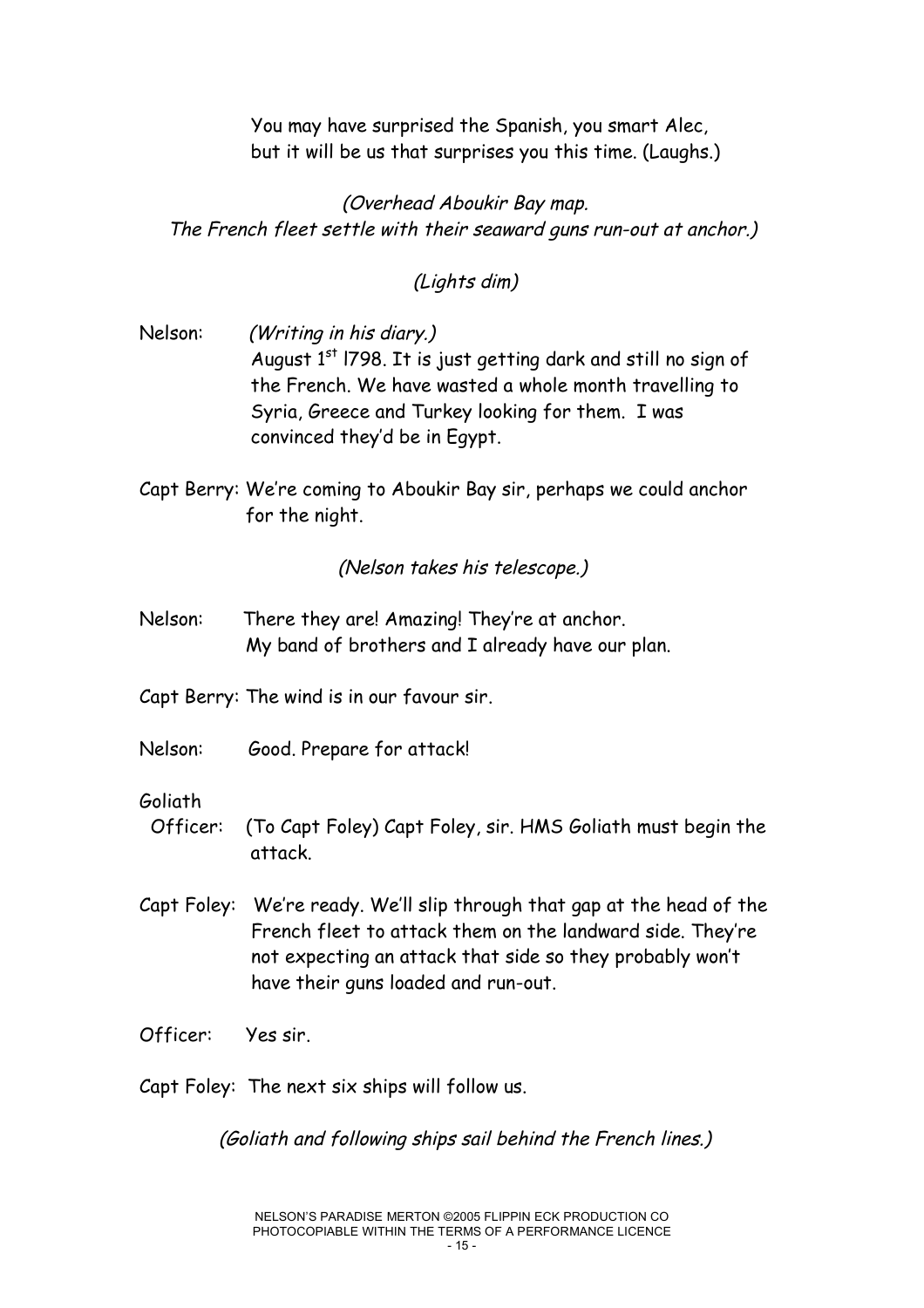Nelson: Excellent work Foley. Now we'll start the second attack on the French Fleet's seaward side. Vanguard – prepare for battle – we're moving in.

(Vanguard and following ships fight the French from the front.)

Cpt of

L'Orient: Sacre Bleu! The British are everywhere. Our ships at the end of the line can't even help because the wind is against us. (Wind blows.)

They are like sitting ducks.

( The Cpt of the l'Orient has his legs blown off. )

UrggggggggH! My legs! My legs! Help me up! Stand me in a grain barrel I must continue to conduct this fight.

(The legless Captain is put in <sup>a</sup> barrel of grain by <sup>a</sup> few of his men and continues to command.)

Capt's Son: Father, father are you all right?

Capt of L'O: My legs are missing son. Of course I am not all right. The battle must go on. There is no time to waste worrying about me.

(Battle sounds softer – the Boy stood on the Burning Deck poem is read.)

(Battle sounds get louder again)

Narrator 1: At about l0pm that night at the height of the battle, the Flagship, L'Orient, blew up. Its masts blew high up into the air and landed on the ships around it. The sight was so devastating it stopped the battle for a

moment.

(Silence.)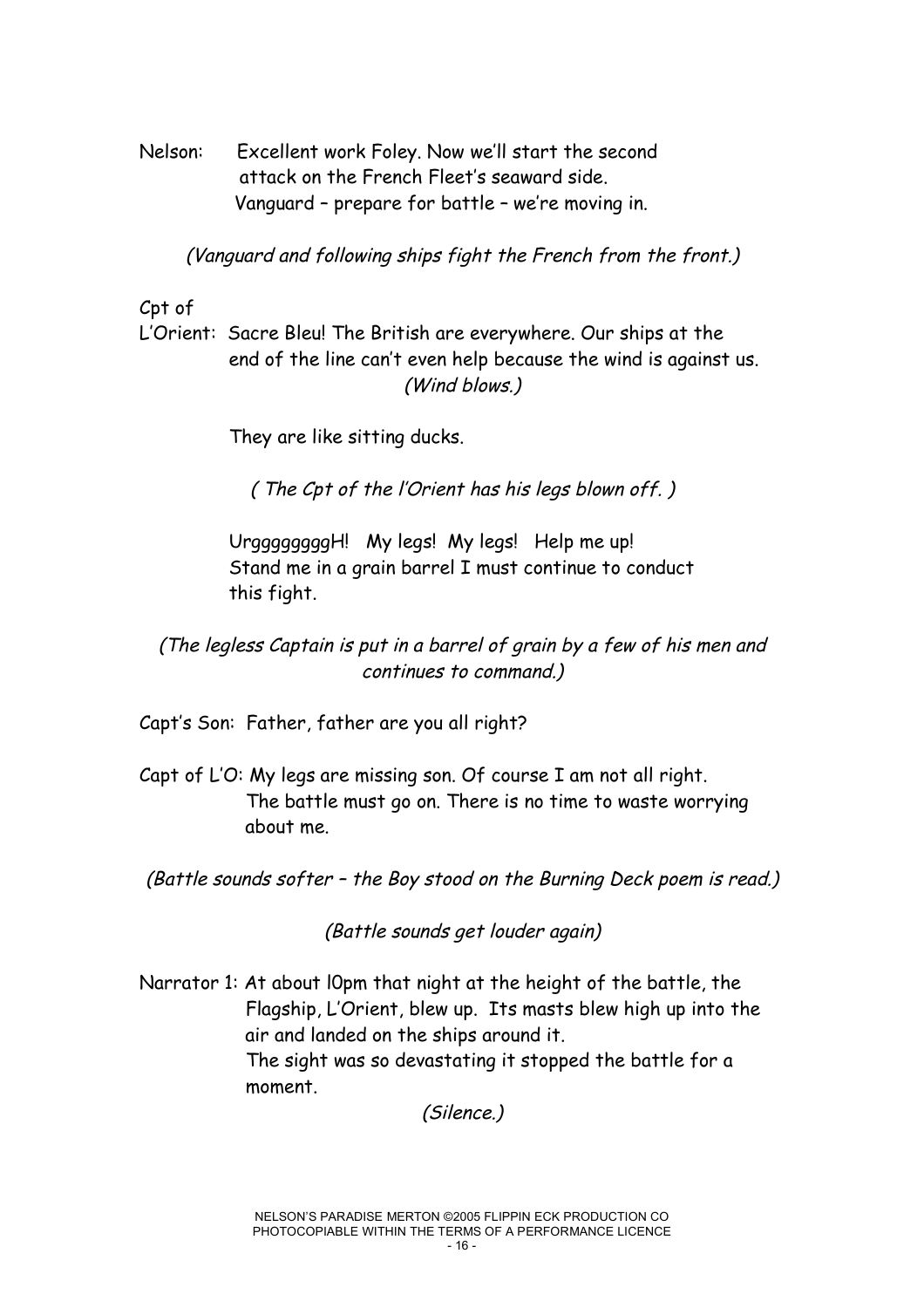Brit. Capt: An awful pause and death-like silence ensued, until the wreck of the masts and yards which had been carried to an immense height, fell down into the water and on neighbouring ships.

#### (Battle begins again.)

Nelson: Urghhh! I have been hit.

(Nelson falls into the arms of Captain Berry)

I am killed. Remember me to my wife.

Capt Berry: Get the Surgeon!

(The Surgeon comes and looks at his wound.)

Surgeon: It is shrapnel that has hit you in the Forehead, sir. The skin from the wound has fallen over your good eye and blinded you with the blood. I will dress it sir. You will be o.k.

(All Ships leave the stage.)

- Narrator 2: Fortunately, Nelson did not die. At the end of the Battle of the Nile the British had either captured or destroyed 11 of the 13 French ships.
- Narrator 3: The Battle of the Nile is now regarded as Nelson's most decisive battle. He became an international celebrity and was known for the rest of his life as "THE HERO OF THE NILE"
- Narrator 4: Not everyone who went to sea was as enthusiastic as Nelson was.

The infamous PRESS GANG was employed to make sure the ships were well stocked with sailors during wartime.

### **SONG: THE PRESS GANG**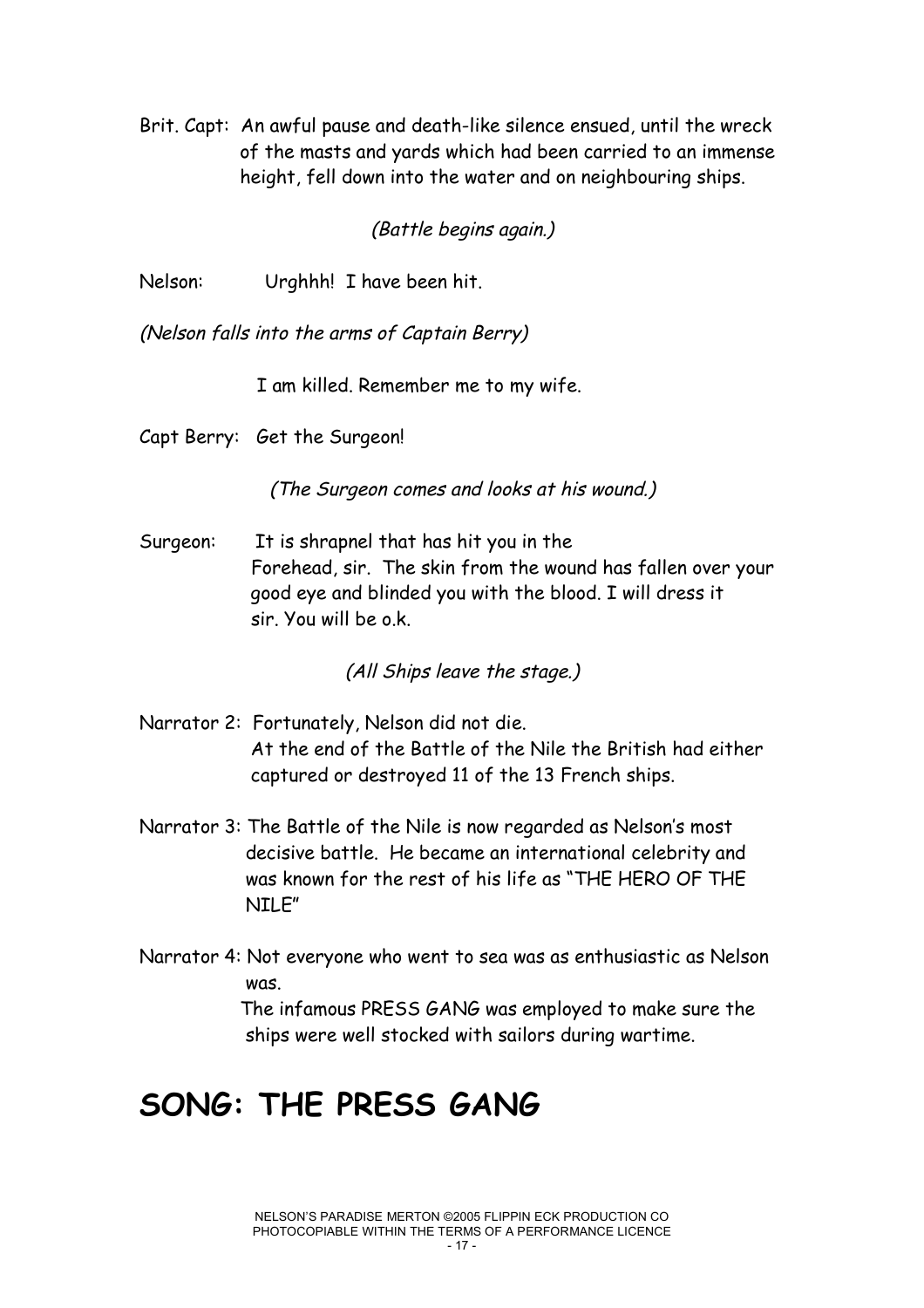### **SCENE FOUR: EMMA & HORATIO**

(Enter Lady Emma Hamilton and Sir William – stage right – overhead screen shows scenes of Naples Bay.)

Narrator 1: It was not until l798, after the Battle of the Nile, that Nelson began his famous relationship with Lady Emma Hamilton. She was the young, beautiful wife of the British Ambassador in Naples – Sir William Hamilton , the noted Antiquarian and Volcanologist.

(Enter the injured Nelson stage left.)

- Emma: (Running towards him and kissing him) Wonderful Nelson you are such a hero.
- SirW: (Shaking his hand) Yes wonderful, wonderful. You need nursing. You must come and stay with us Nelson.

Horatio: Thank you both – you are too kind.

(Crowds gather behind the cyclarama and cheer for him)

- Emma: See how popular you are Horatio.
- Nelson: Yes, I am truly flattered.

#### (They exit)

Narrator2: Emma and Sir William hold an enormous ball to celebrate Nelson's 40<sup>th</sup> birthday.

(Cyclarama -Huge birthday cake. Crowds gather behind – Dancers enter stage left and right and music plays. Emma and Nelson dance together. Sir William looks on.)

Sir William: Emma. Sing for Nelson. She has a beautiful voice, you will love to hear her, Nelson.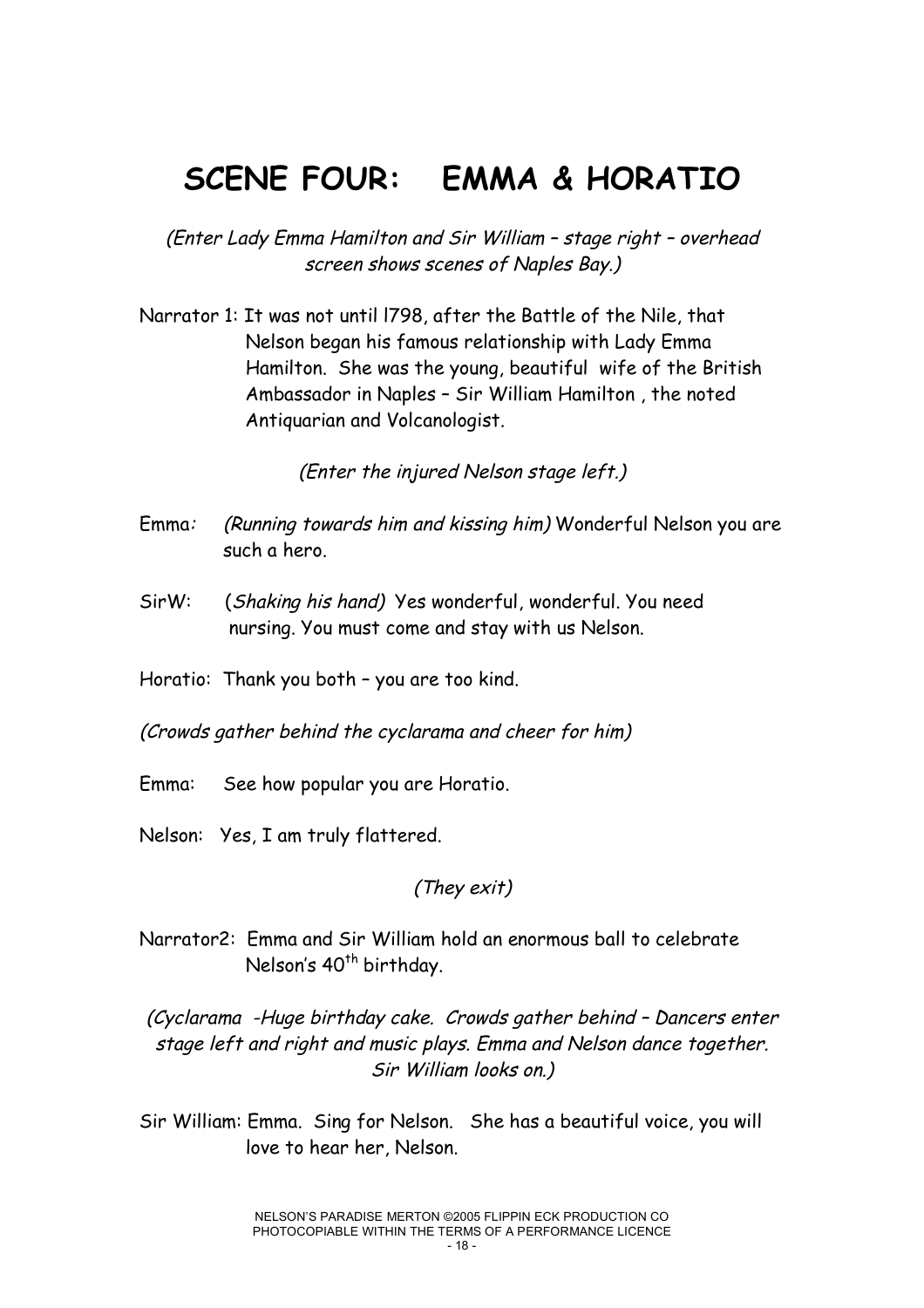# **EMMA'S SONG: WE HAVE A HERO IN YOU**

(Everyone applauds)

Nelson: (To Sir William) - Your wife is indeed very talented.

Emma: You flatter me so, but not as talented as you my dear Nelson. You are a hero.

(All exit)

#### **Link Music: We have a hero in you**

Narrator3 : Nelson still suffered from the injury to his forehead. Emma became his nurse and helped him back to health.

(Re enter Horatio and Emma who is carrying <sup>a</sup> tray with first aid equipment.)

Emma: Come and sit here so that I can dress your terrible wound my wonderful hero.

(Emma dresses the wound on his forehead.)

Nelson: Thank you beautiful Emma. (Nelson kisses her.)

Narrator 4: And so begins their passionate relationship.

Emma: Nelson, I am a close friend of the Queen of Naples, Maria Carolina. Her sister was Marie Antoinette, Queen of France, who as you know was executed by the French Revolutionaries.

(The guillotine shows through the cyclarama and heads roll to cheers and women knitting.)

> I am fearful for their lives. You are so brave. I know you will help them.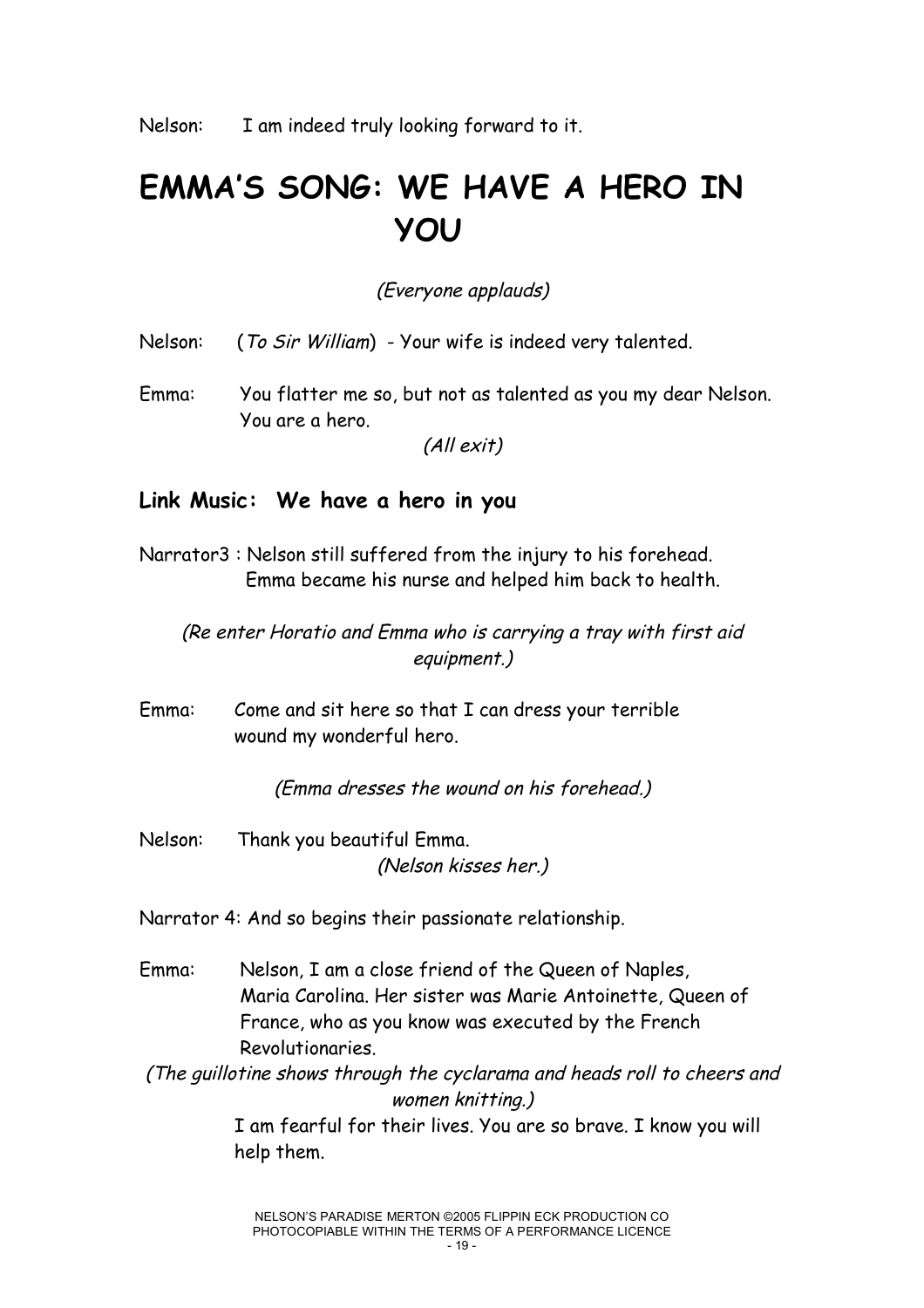Nelson: Emma, it is my wish to protect the Royal Family here from the French. I will do whatever is needed to assist. You have my word.

#### (They exit)

Narrator 1: Nelson executes some of the Republicans and upsets British public opinion.

(Cyclarama of body hanging from the lanyard)

He assists the Royal Family by helping them to escape to Palermo.

(Cyclorama shows family stealing out into the night, with their belongings being loaded onto <sup>a</sup> ship.

Narrator2 :Emma and Nelson wanted desperately to be together but both were married, and so there developed a strange relationship with Emma and Nelson living together under Sir William Hamilton's roof. First in Naples and then in England.

Narrator3: Nelson returns to England a national hero

(Cyclarama – crowds waving flags and cheering him on. Nelson enters in full regalia – crowds come onto the stage waving flags and cheering him – Hero of the Nile. He is presented by the Lord Mayor of London with <sup>a</sup> dress sword from the City of London.)

Narrator4: He embarks on a tour of England and Wales. Everywhere they go the crowds are thrilled to see them.

(Nelson, Sir William and Emma shake hands with excited people pleased to see them. They pulled them along in <sup>a</sup> coach. )

Narrator 1: Lady Nelson and Nelson's father are very unhappy about Nelson's relationship with Emma.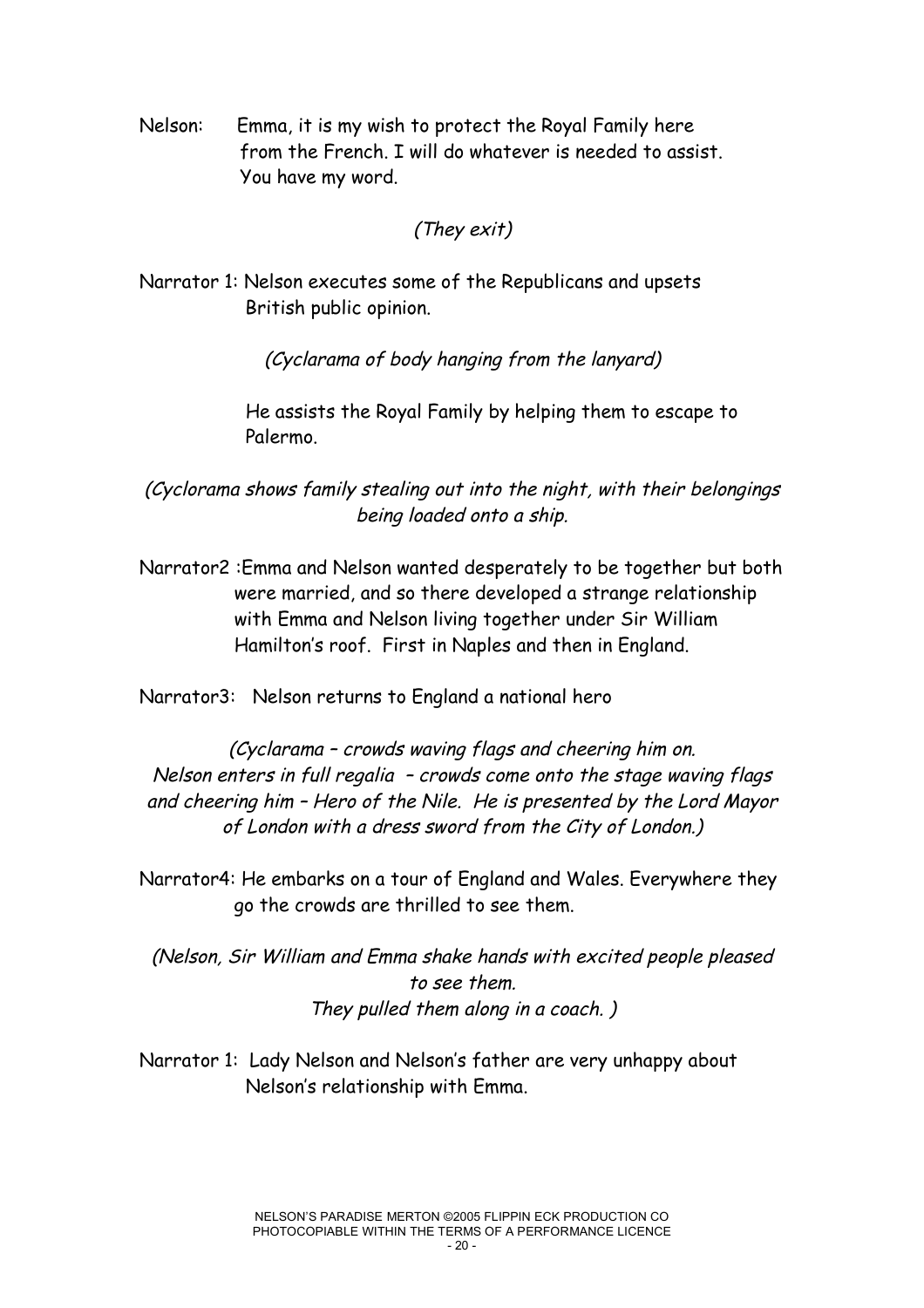#### (Enter Lady Nelson and Rev Nelson)

Lady Nelson: *(Crying)* What can I do? He is clearly in love with her.

- Rev Nelson: We must try to reunite you again my dear. How he can do this to you I do not understand.
- Narrator 2: When Nelson and Emma have a child together, Nelson finally breaks off his marriage with Lady Nelson.

(Emma, lying on <sup>a</sup> bed with <sup>a</sup> midwife in attendance, gives birth)

- Midwife: It's a little girl.
- Emma: Come here my little Horatia your father will be so pleased when he knows. I must write to him straightaway but I must ensure that our secret does not get out otherwise it will cause a national scandal and damage my darling Horatio.
- Narrator1: The couple hated to be apart and wrote to each other every day. Nelson destroyed all of Emma's letters because of the scandal, but Emma kept hers from Nelson.

(Emma moves to SL and sits down to write <sup>a</sup> letter to Nelson. Spotlight on Emma)

Mrs Thompson has had a daughter. Isn't that wonderful news! She is looking after the little girl wonderfully well my darling. She sends her regards and hopes that you will be able to visit her soon.

(Nelson enters SR and sits down to write <sup>a</sup> letter to Emma. Spotlight on Nelson)